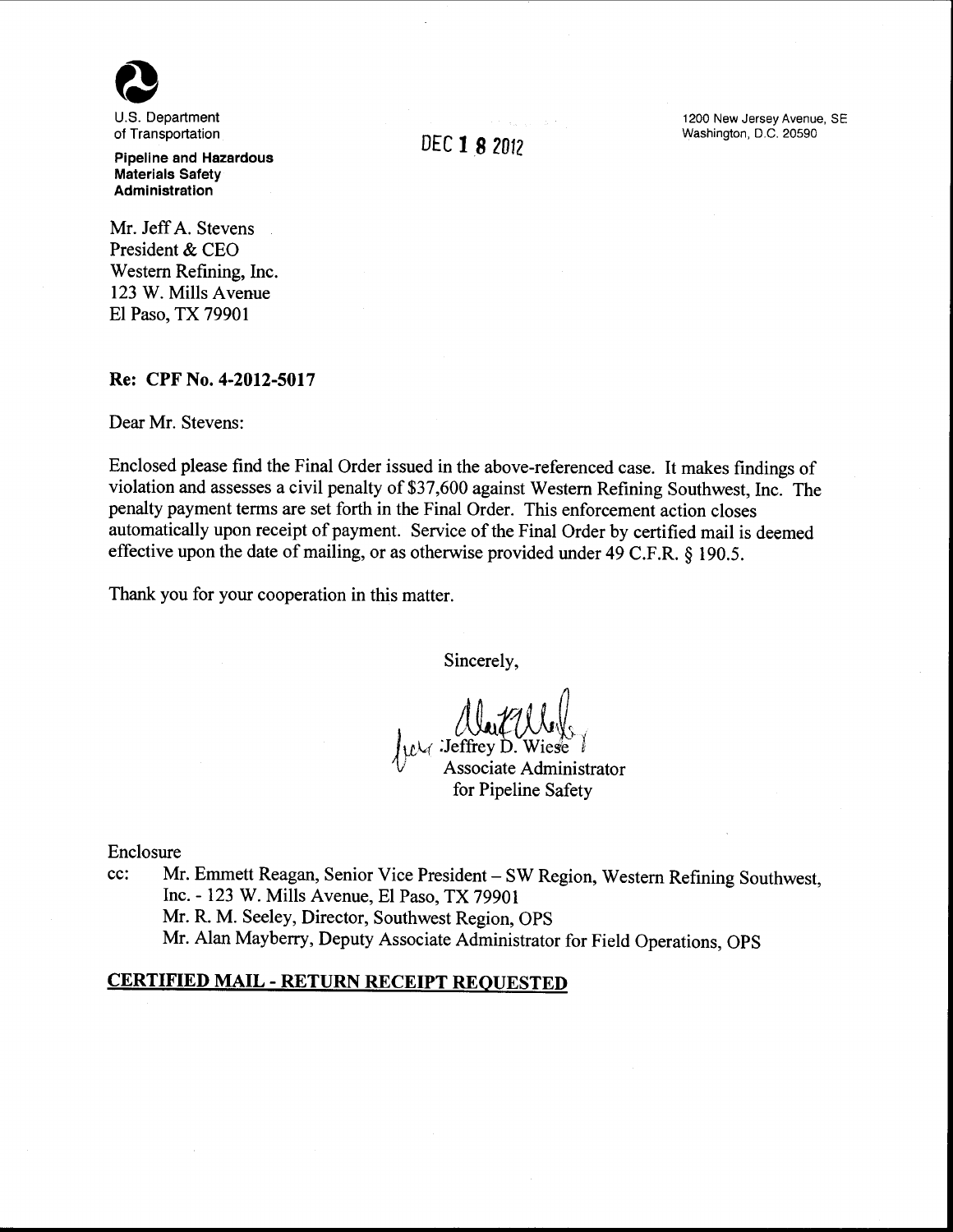# U.S. DEPARTMENT OF TRANSPORTATION PIPELINE AND HAZARDOUS MATERIALS SAFETY ADMINISTRATION OFFICE OF PIPELINE SAFETY WASHINGTON, D.C. 20590

) ) ) ) ) )

In the Matter of

Western Refining Southwest, Inc.,

Respondent.

CPF No. 4-2012-5017

## FINAL ORDER

Between July 11-15 and September 12-15, 2011, pursuant to 49 U.S.C. § 60117, a representative of the Pipeline and Hazardous Materials Safety Administration (PHMSA), Office of Pipeline Safety (OPS), conducted an on-site pipeline safety inspection of the facilities and records of Western Refining Southwest, Inc. (WRS or Respondent) in Bloomfield, New Mexico. A subsidiary of Western Refining, Inc., WRS operates intrastate and interstate crude oil and HVL pipelines in New Mexico.<sup>1</sup>

As a result of the inspection, the Director, Southwest Region, OPS (Director), issued to Respondent, by letter dated May 2, 2012, a Notice of Probable Violation and Proposed Civil Penalty (Notice), which also included a warning pursuant to 49 C.F.R. § 190.205. In accordance with 49 C.F.R. § 190.207, the Notice proposed finding that WRS had violated 49 C.F.R. §§ 195.432(b) and (d) and 195.598(c) and proposed assessing a civil penalty of \$37,600 for the alleged violations. The warning item required no further action but warned the operator to correct the probable violation or face possible enforcement action.

Respondent failed to respond within 30 days of receipt of service of the Notice. Under 49 C.F.R. § 190.209(c), such failure to respond constitutes a waiver of Western Refining Southwest, Inc.'s right to contest the allegations in the Notice and authorizes the Associate Administrator, without further notice, to find facts as alleged in the Notice and to issue this Final Order under§ 190.213. In this case, the Notice was mailed to Respondent by certified mail (USPS Article No. 7007 0710 0002 1372 1572) on May 2, 2012, and was received by Respondent on May 7, 2012, as shown by the return receipt on file with PHMSA.

To date, Respondent has never acknowledged or responded to the Notice. Under such circumstances, I find it reasonable and appropriate to enter this Final Order without further

<sup>&</sup>lt;sup>1</sup> Pipeline Safety Violation Report (Violation Report) (May 3, 2012) (on file with PHMSA), at 1.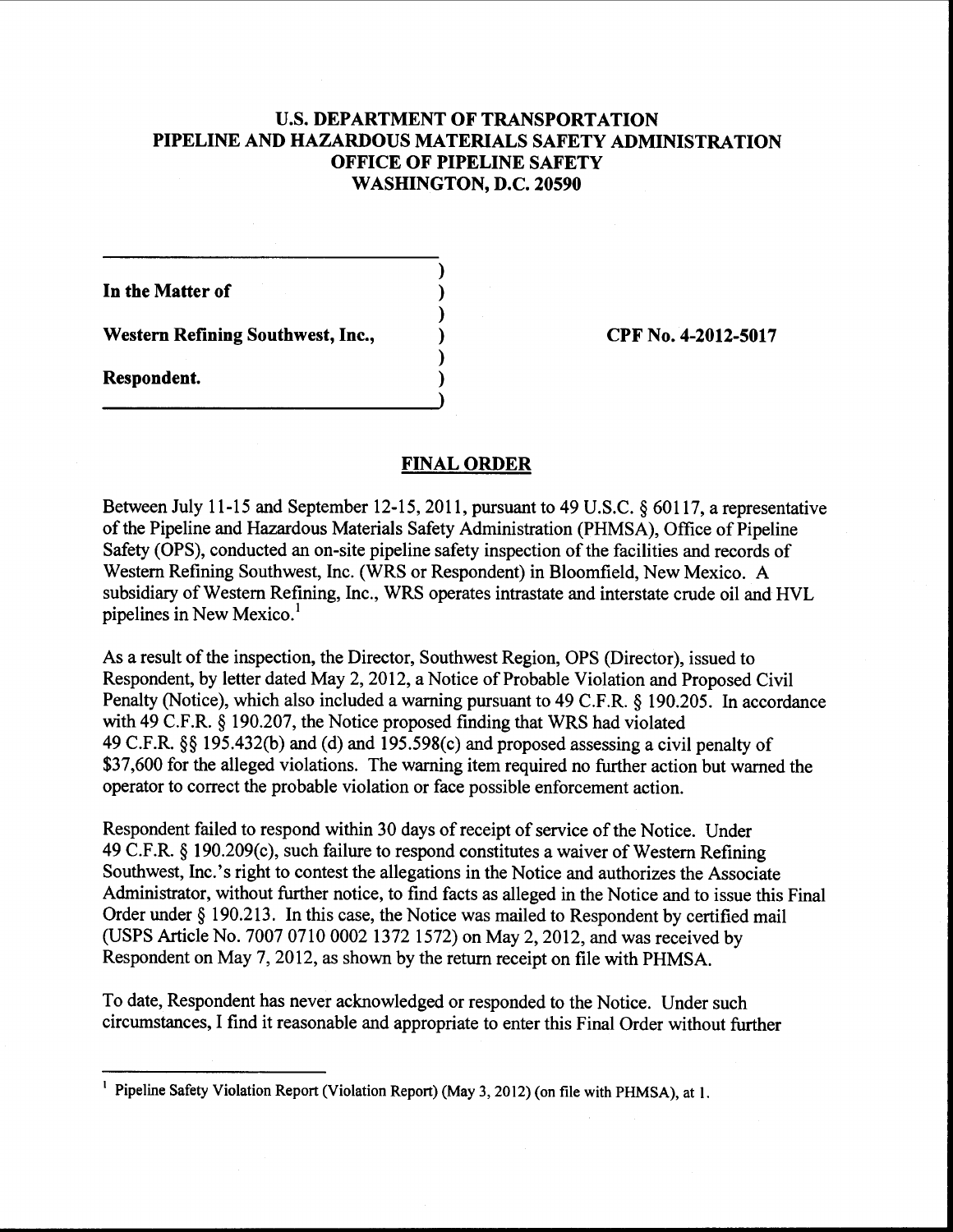### **FINDINGS OF VIOLATION**

The company did not respond to the allegations in the Notice that it violated 49 C.F.R. Part 195, as follows:

**Item 2:** The Notice alleged that Respondent violated 49 C.F.R. § 195.432(b), which states:

### § **195.432 Inspection of in-service breakout tanks.**

 $(a) \ldots$ 

(b) Each operator must inspect the physical integrity of in-service atmospheric and low-pressure steel aboveground breakout tanks according to [American Petroleum Institute (API)] Standard 653 (incorporated by reference, *see* § 195.3). However, if structural conditions prevent access to the tank bottom, the bottom integrity may be assessed according to a plan included in the operations and maintenance manual under § 195.402(c)(3).

The Notice alleged that Respondent violated 49 C.F.R. § 195.432(b) by failing to timely inspect the physical integrity of an in-service atmospheric and low-pressure steel aboveground breakout tank in accordance with Section 6 of API Standard 653. Specifically, the Notice alleged that WRS failed to inspect the physical integrity of its in-service Breakout Tank #960 within the frequency required by the standard.<sup>3</sup>

According to the Notice, Section 6.4.2.2 of API 653 requires that "[w]hen corrosion rates are not known and similar service experience is not available to estimate the bottom plate minimum thickness at the next inspection, the internal inspection interval shall not exceed 10 years." A review of Respondent's *Annual Above Ground Storage Tank Visual Inspection Reports* for Tank ID #960 revealed that an inspection of the tank had not been performed within the 1 0-year period required by Section 6 of API 653. Respondent's Breakout Tank #960 was constructed in 1996 and, as of the date of the inspection, WRS had not taken the tank out of service for an internal inspection.

Respondent did not respond to this allegation of violation. Accordingly, based upon a review of all of the evidence, I find that Respondent violated 49 C.F.R.  $\S$  195.432(b) by failing to inspect the physical integrity of an in-service aboveground breakout tank in accordance with API

<sup>&</sup>lt;sup>2</sup> In accord, *In the Matter of Tampa Pipeline Corporation*, Final Order (CPF No. 2-2008-6002) (April 26, 2010), 2010 WL 6531627, (D.O.T.), August 27, 2010; *In the Matter ofTampa Bay Pipeline Corporation,* Final Order (CPF No. 2-2005-6012) (Dec. 1, 2006), 2008 WL 902910 (D.O.T.), March 31,2008. PHMSA final orders are generally accessible on the agency's website, available at http://primis.phmsa.dot.gov/comm/reports/enforce/ Actions.

<sup>&</sup>lt;sup>3</sup> Violation Report at Exhibit B.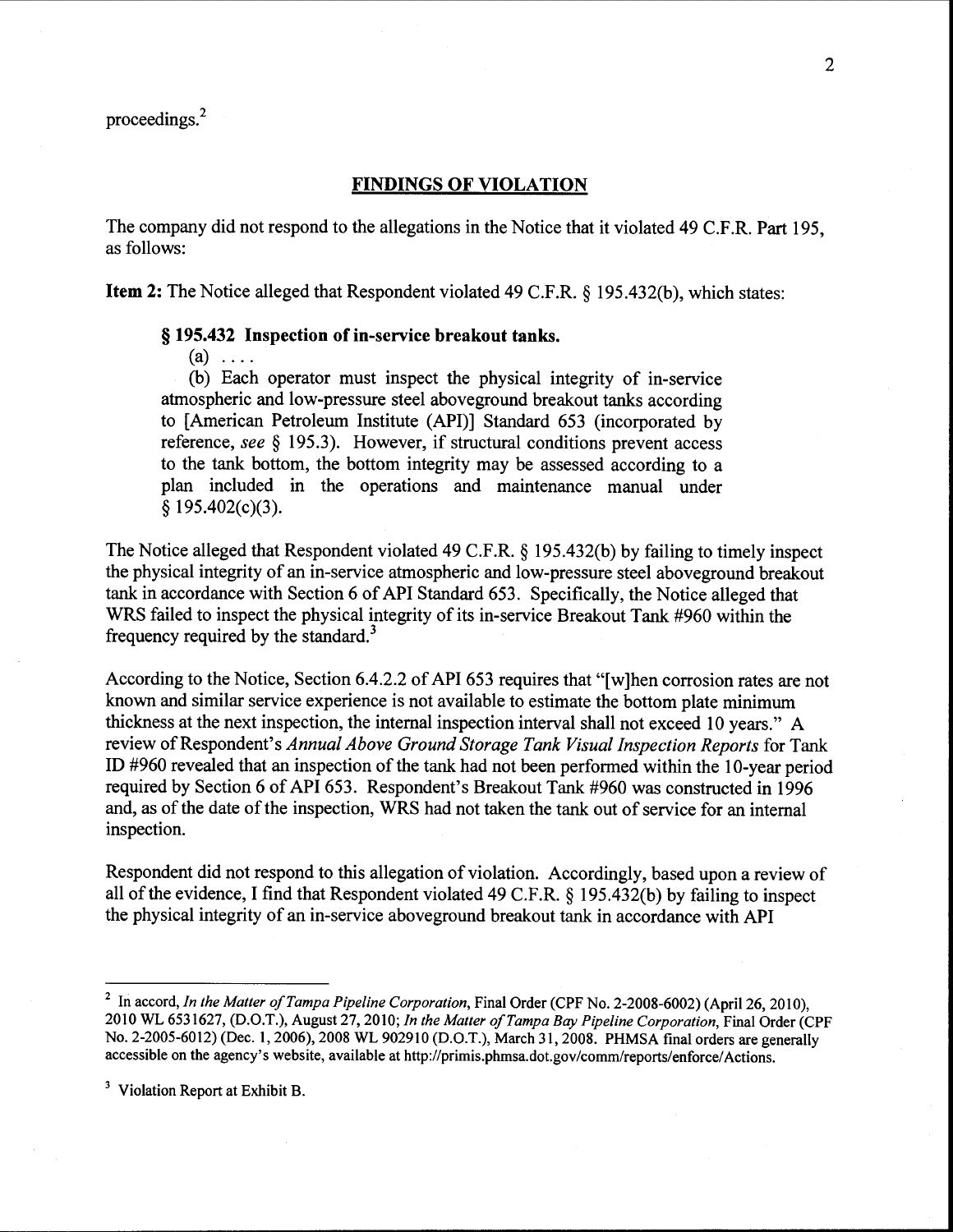# Standard 653 and 49 C.F.R. § 195.432(d).<sup>4</sup>

**Item 3:** The Notice alleged that Respondent violated 49 C.F.R. § 195.589(c), which states:

# § **195.589 What corrosion control information do I have to maintain?**

 $(a)$  ....

(c) You must maintain a record of each analysis, check, demonstration, examination, inspection, investigation, review, survey, and test required by this subpart in sufficient detail to demonstrate the adequacy of corrosion control measures or that corrosion requiring control measures does not exist. You must retain these records for at least 5 years, except that records related to §§195.569, 195.573(a) and (b), and 195.579(b)(3) and (c) must be retained for as long as the pipeline remains in service.

The Notice alleged that Respondent violated 49 C.F.R. § 195.589(c) by failing to maintain a record of each analysis, check, demonstration, examination, inspection, investigation, review, survey, and test required by [Subpart H – Corrosion Control] in sufficient detail to demonstrate the adequacy of corrosion control measures or that corrosion requiring control measures did not exist. Specifically, the Notice alleged that there were no records produced at the September 2011 PHMSA inspection to demonstrate that WRS had completed its 2007 and 2010 atmospheric corrosion inspections at least once every three calendar years, but at intervals not exceeding 39 months for the following locations: Smith Lake Valve (East Line), Valve 9A (West Line), Hospah Station (East Line) and Standing Rock Station (West Line). Although Respondent later provided its 2010 atmospheric corrosion inspection records, WRS did not provide its 2007 atmospheric corrosion control inspection records for the above-referenced locations.

Respondent did not respond to this allegation of violation. Accordingly, based upon a review of all of the evidence, I find that Respondent violated 49 C.F.R.  $\S$  195.589(c) by failing to maintain atmospheric corrosion inspection records for at least five years to demonstrate that it had conducted atmospheric corrosion inspections at least once every three calendar years, but at intervals not exceeding 39 months in accordance with 49 C.F.R.  $\S$  195.583(a).<sup>5</sup>

These findings of violation will be considered prior offenses in any subsequent enforcement action taken against Respondent.

### **ASSESSMENT OF PENALTY**

Under 49 U.S.C. § 60122, Respondent is subject to an administrative civil penalty not to exceed

<sup>&</sup>lt;sup>4</sup> Section 49 C.F.R. § 195.432(d) requires the inspection of in-service breakout tanks at certain intervals, beginning on May 3, 1999, or on the operator's last recorded date of the inspection, whichever is earlier.

<sup>&</sup>lt;sup>5</sup> Section 49 C.F.R. § 195.583 requires operators to conduct atmospheric corrosion inspections on each pipeline or portion of pipeline that is exposed to the atmosphere at least once every three calendar years, but at intervals not exceeding 39 months.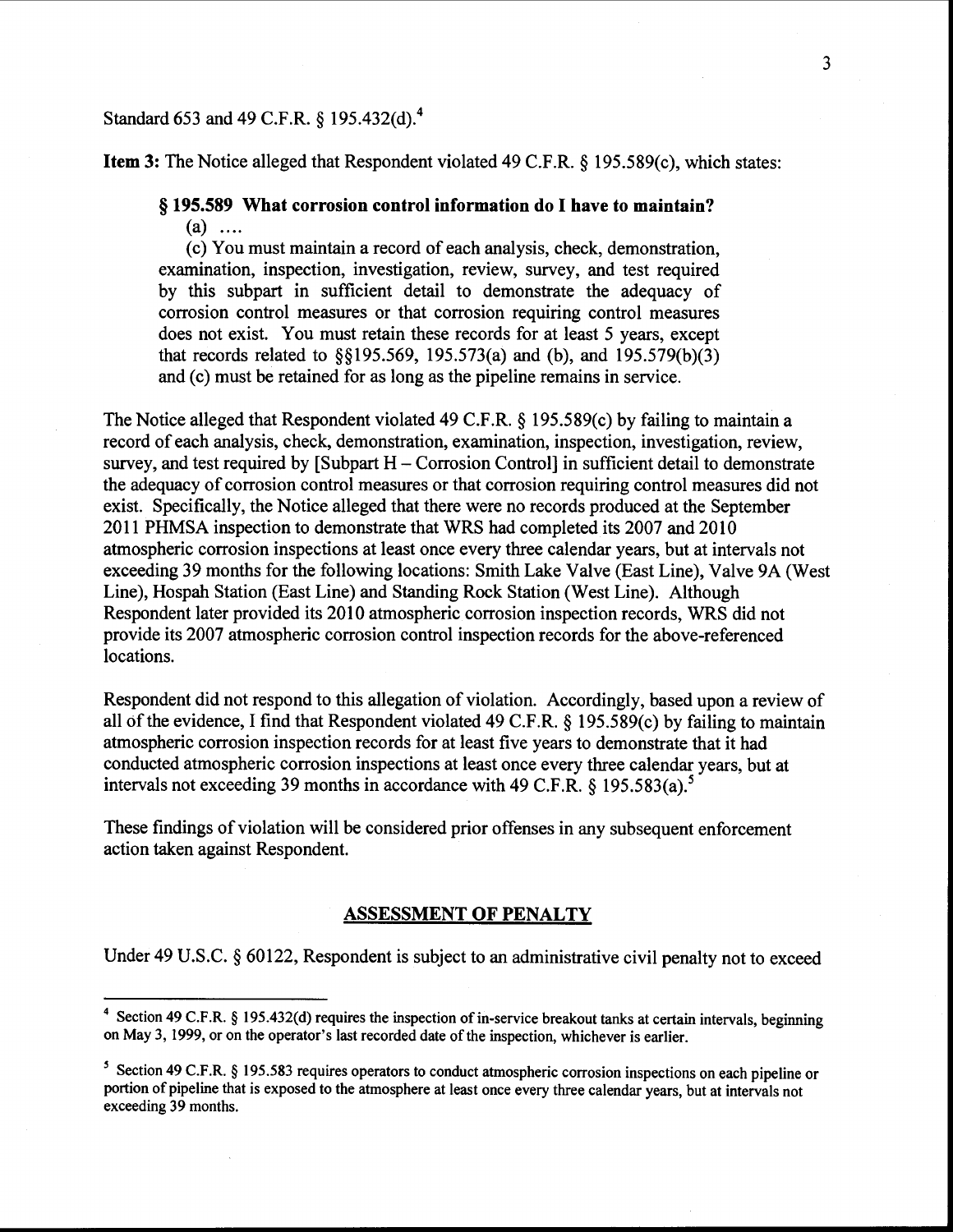\$100,000 per violation for each day of the violation, up to a maximum of \$1,000,000 for any related series of violations. In determining the amount of a civil penalty under 49 U.S.C. § 60122 and 49 C.F.R. § 190.225, I must consider the following criteria: the nature, circumstances, and gravity of the violation, including adverse impact on the environment; the degree of Respondent's culpability; the history of Respondent's prior offenses; the Respondent's ability to pay the penalty and any effect that the penalty may have on its ability to continue doing business; and the good faith of Respondent in attempting to comply with the pipeline safety regulations. In addition, I may consider the economic benefit gained from the violation without any reduction because of subsequent damages, and such other matters as justice may require. The Notice proposed a total civil penalty of \$37,600 for the violations cited above.

**Item 2:** The Notice proposed a civil penalty of \$28,700 for Respondent's violation of 49 C.F.R. § 195.432(b ), for failing to inspect its in-service Breakout Tank #960 in accordance with section 6 of API Standard 653. Inspections of breakout tanks and documentation of any areas of non-compliance are important to prevent corrosion, settlement, or other threats to the integrity of these facilities. Such threats can lead to failure of the tank shell and threaten public safety. WRS failed to respond to the Notice, which constitutes a waiver of its right to contest the allegations in the Notice and authorizes the Associate Administrator to impose the proposed penalties. I have considered the penalty assessment criteria, including but not limited to, the gravity, the circumstances of the violation, and the prior history of Respondent. Accordingly, I assess Respondent a civil penalty of\$28,700 for violating 49 C.F.R. § 195.432(b).

Item 3: The Notice proposed a civil penalty of \$8,900 for Respondent's violation of 49 C.F.R. § 195.589(c), for failing to maintain records demonstrating that WRS had completed its 2007 atmospheric corrosion control inspections at least once every three calendar years, but at intervals not exceeding 39 months, for the four locations described above. WRS failed to respond to the Notice, which constitutes a waiver of its right to contest the allegations in the Notice and authorizes the Associate Administrator to impose the proposed penalties. WRS was well aware of its obligation to conduct atmospheric corrosion inspections at intervals not exceeding 39 months, as stated in the company's own Operations and Maintenance Manual.<sup>6</sup>

It is essential that operators conduct timely inspections because atmospheric corrosion can result in a release of hazardous liquids, thus posing a risk to life, property and the environment. Accordingly, having reviewed the record and considered the assessment criteria, I assess Respondent a civil penalty of \$8,900 for violation of 49 C.F.R. § 195.589(c).

In summary, having reviewed the record and considered the assessment criteria for each of the Items cited above, I assess Respondent a total civil penalty of \$37,600. Payment of the civil penalty must be made within 20 days of service. Federal regulations (49 C.F.R. § 89.21(b)(3)) require such payment to be made by wire transfer through the Federal Reserve Communications

<sup>6</sup> WRS' Operations & Maintenance Manual, Section 9 Subpart H- Corrosion Control Procedures, Section 9.7.3 Atmospheric Corrosion Monitoring and Inspection Frequency states: "The Maintenance Manager shall be responsible for the inspection program of all aboveground pressure piping and structural components for atmospheric corrosion at least once every 36 months but not to exceed 39 months using the OM-301 Atmospheric Corrosion Inspection Report, Refer to CFR 49 Part 195.583." Section 9.7.5 Documentation of the WRS O&M Manual further states: "Retain records in the local office as long as the facility remains in service or for *5* years; whichever is greater." See Violation Report, Exhibit C.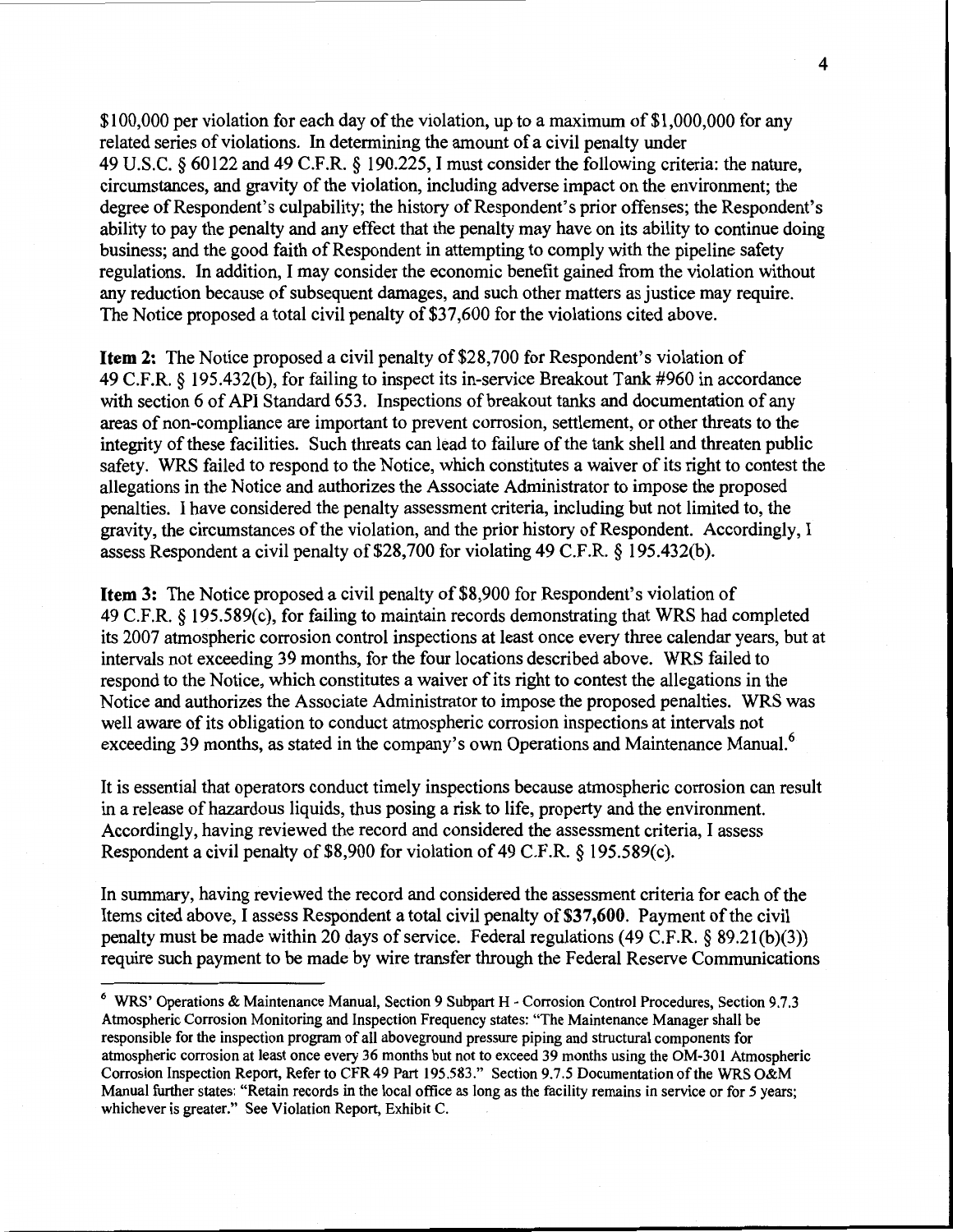System (Fedwire), to the account of the U.S. Treasury. Detailed instructions are contained in the enclosure. Questions concerning wire transfers should be directed to: Financial Operations Division (AMZ-341), Federal Aviation Administration, Mike Monroney Aeronautical Center, P.O. Box 269039, Oklahoma City, Oklahoma 73125. The Financial Operations Division telephone number is (405) 954-8893.

Failure to pay the \$37,600 civil penalty will result in accrual of interest at the current annual rate in accordance with 31 U.S.C. § 3717, 31 C.F.R. § 901.9 and 49 C.P.R. § 89.23. Pursuant to those same authorities, a late penalty charge of six percent (6%) per annum will be charged if payment is not made within 110 days of service. Furthermore, failure to pay the civil penalty may result in referral of the matter to the Attorney General for appropriate action in a district court of the United States.

### WARNING ITEM

With respect to Item 1, the Notice alleged a probable violation of Part 195 but did not propose a civil penalty or compliance order for this item. Therefore, this is considered to be a warning item. The warning was for:

49 C.F.R.  $\S$  195.410(c) (**Item 1)** – Respondent's alleged failure to provide line marking at locations where the line is above ground in areas that are accessible to the public. PHMSA found several facilities that were in need of signage: Block Valve 9A, Smith Lake Block Valve 3, and Standing Rock Thermoelectric Generator.

If OPS finds a violation of this provision in a subsequent inspection, Respondent may be subject to future enforcement action.

Under 49 C.F.R. § 190.215, Respondent has the right to submit a Petition for Reconsideration of this Final Order. The petition must be sent to: Associate Administrator, Office of Pipeline Safety, PHMSA, 1200 New Jersey Avenue, SE, East Building, 2<sup>nd</sup> Floor, Washington, DC 20590, with a copy sent to the Office of Chief Counsel, PHMSA, at the same address. PHMSA will accept petitions received no later than 20 days after receipt of service of the Final Order by the Respondent, provided they contain a brief statement of the issue( s) and meet all other requirements of 49 C.P.R.§ 190.215. The filing of a petition automatically stays the payment of any civil penalty assessed but does not stay any other provisions of the Final Order, including any required corrective actions. If Respondent submits payment of the civil penalty, the Final Order becomes the final administrative decision and the right to petition for reconsideration is waived.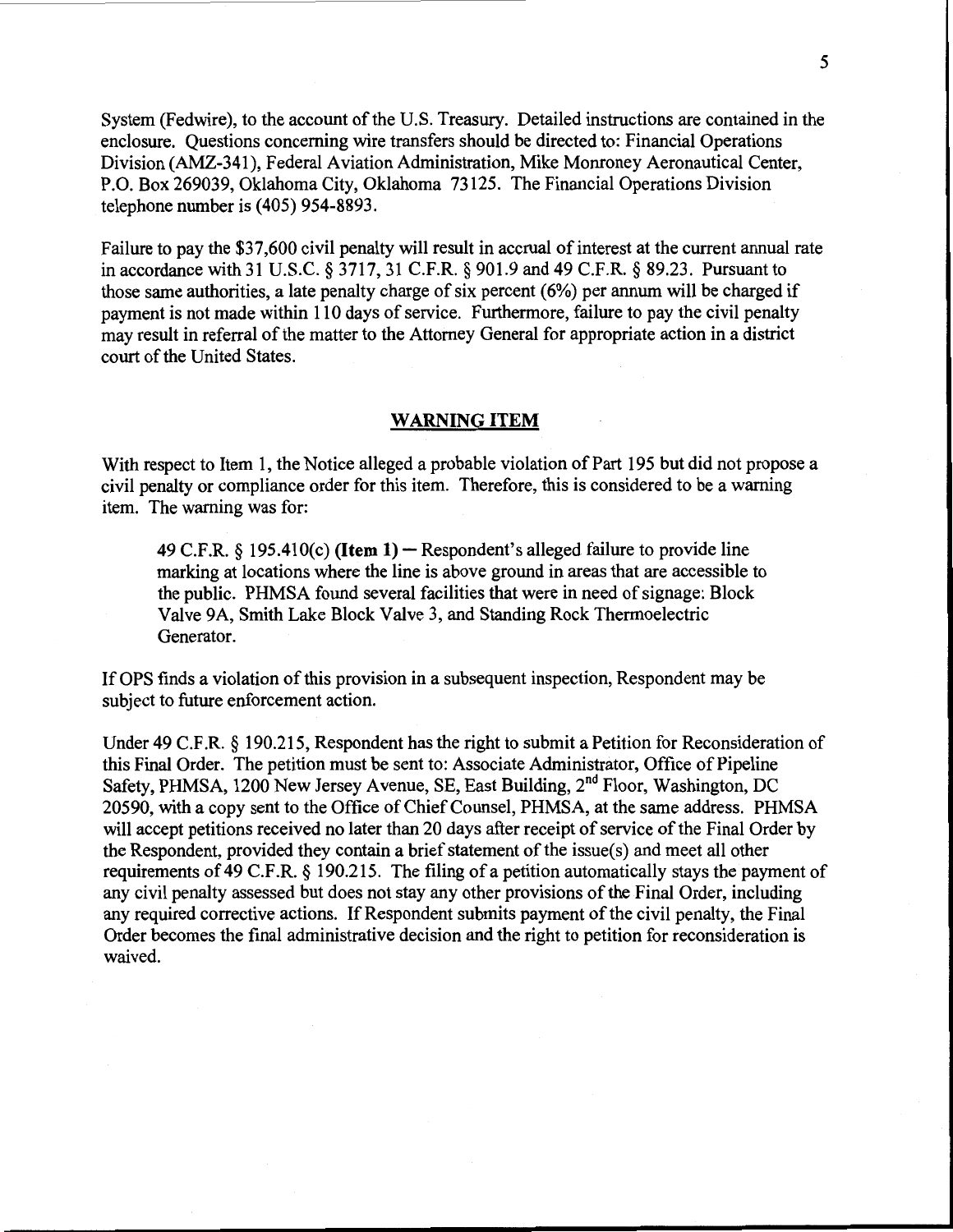The terms and conditions of this Final Order [CPF No.: 4-2012-5017] are effective upon service in accordance with 49 C.P.R.§ 190.5.

 $\int \mathcal{W} \cdot \mathcal{F}$  Jeffrey D. iese Associate Administrator for Pipeline Safety

**D£C 18 2012** 

Date Issued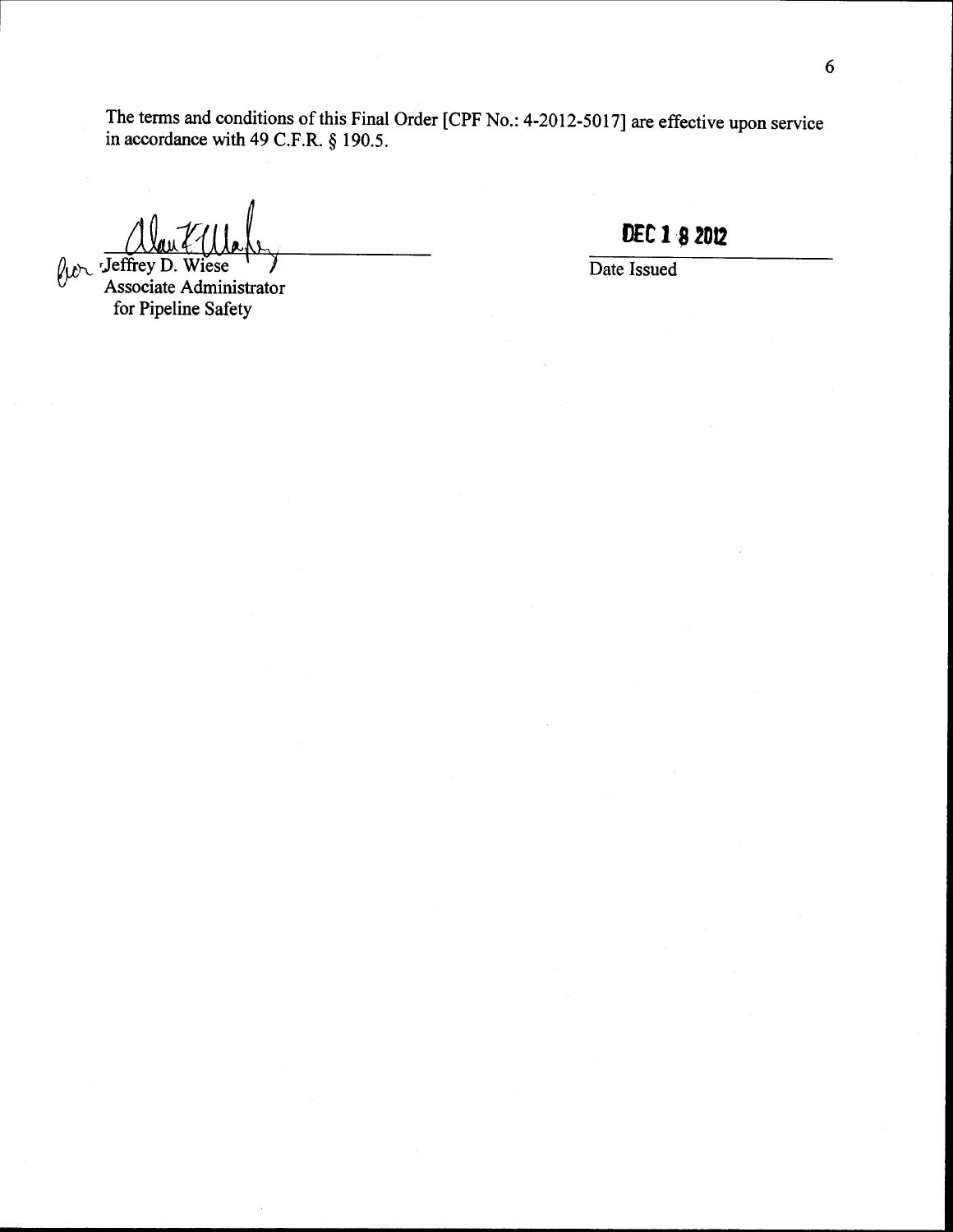### Payment Instructions

### *Civil Penalty Payments of Less Than \$10,000*

Payment of a civil penalty of less than \$10,000 proposed or assessed, under Subpart B of Part 190 of the Pipeline Safety Regulations can be made by certified check, money order or wire transfer. Payment by certified check or money order (containing the CPF Number for this case) should be made payable to the "Department of Transportation" and should be sent to:

Federal Aviation Administration Mike Monroney Aeronautical Center Financial Operations Division (AMZ-341) P.O. Box 269039 Oklahoma City, OK 73125-4915

Wire transfer payments of less than \$10,000 may be made through the Federal Reserve Communications System (Fedwire) to the account of the U.S. Treasury. Detailed instructions are provided below. Questions concerning wire transfer should be directed to the Financial Operations Division at ( 405) 954-8893, or at the above address.

## *Civil Penalty Payments of \$10,000 or more*

Payment of a civil penalty of \$10,000 or more proposed or assessed under Subpart B of Part 190 of the Pipeline Safety Regulations must be made wire transfer (49 C.F.R. § 89.21 (b)(3)), through the Federal Reserve Communications System (Fedwire) to the account of the U.S. Treasury. Detailed instructions are provided below. Questions concerning wire transfers should be directed to the Financial Operations Division at ( 405) 954-8893, or at the above address.